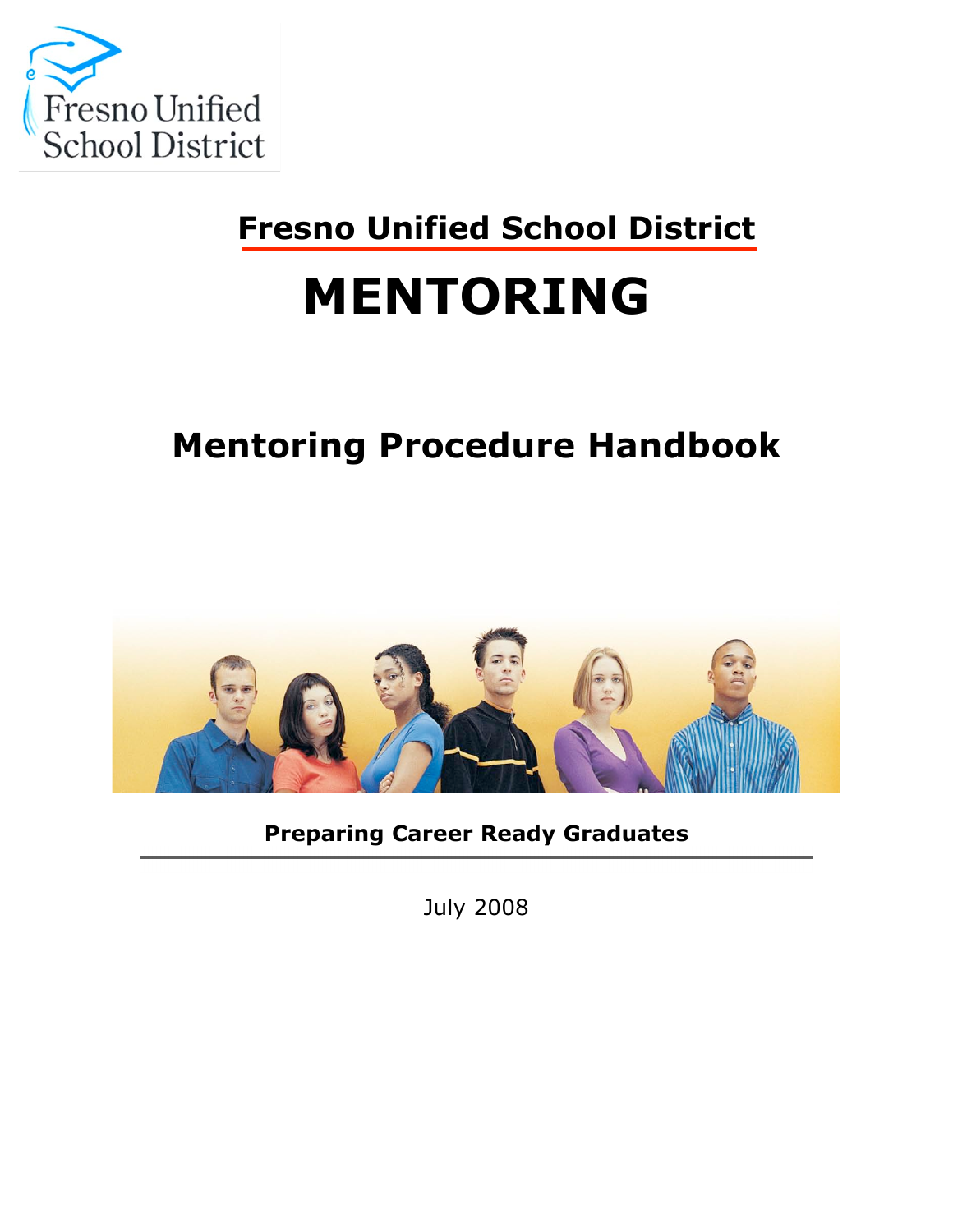

*Preparing Career Ready Graduates*

#### **BOARD OF EDUCATION**

Tony Vang, Ed.D., President Valerie F. Davis, Clerk Michelle A. Asadoorian Lindsay Cal Johnson Carol Mills, J.D. Manuel G. Nuñez Janet Ryan

#### **SUPERINTENDENT**

Michael E. Hanson

# **SCHOOL SUPPORT SERVICES**

Cynthia Tucker, Associate Superintendent

### **DEPARTMENT OF PREVENTION AND INTERVENTION**

Peter J. Summers, Executive Director Darrin Person, Mentor Coordinator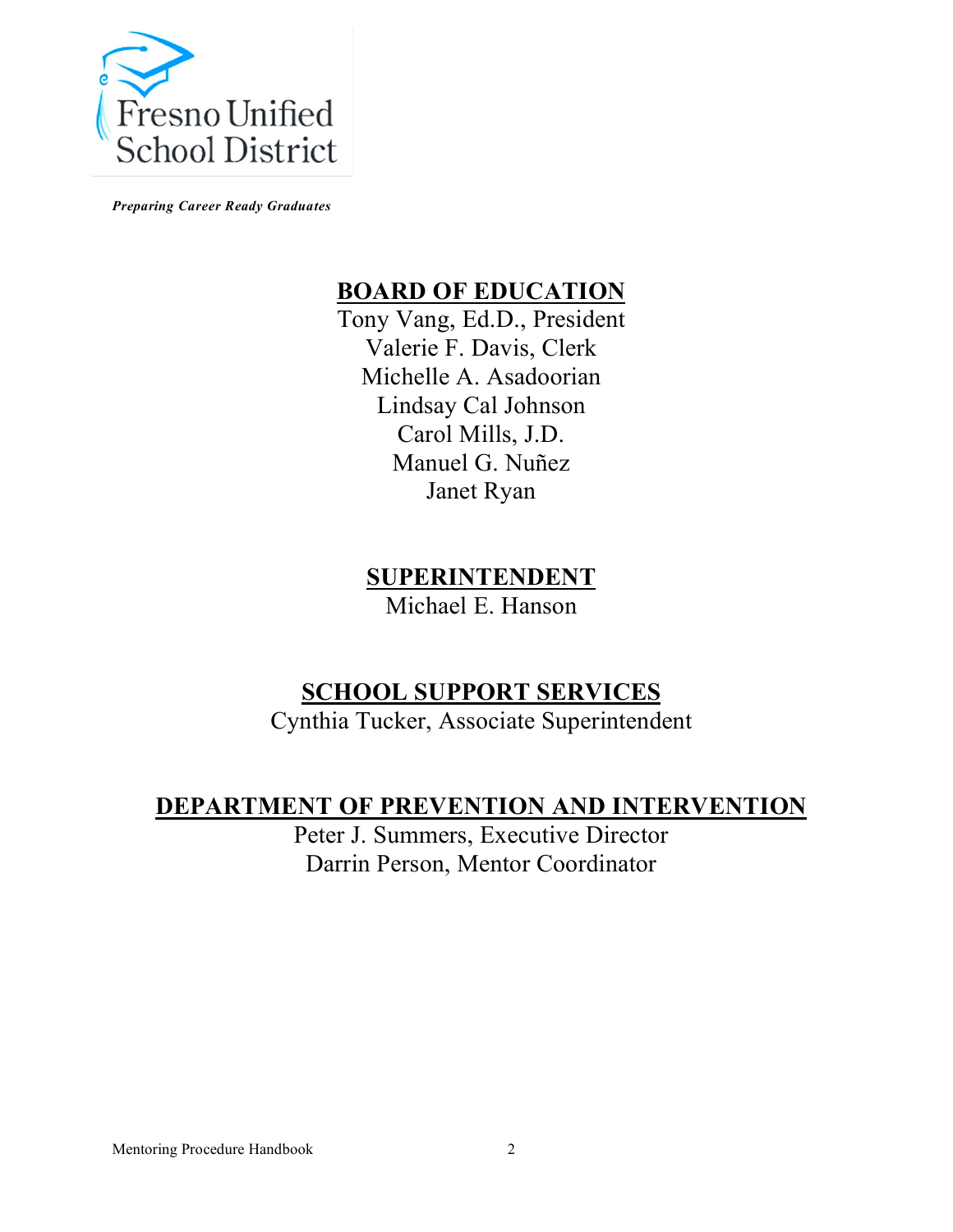#### **Table of Contents**

| Steps to develop a culture of mentoring (recruitment strategies) 4 |  |
|--------------------------------------------------------------------|--|
|                                                                    |  |
|                                                                    |  |
|                                                                    |  |
|                                                                    |  |
|                                                                    |  |
|                                                                    |  |
|                                                                    |  |
|                                                                    |  |
|                                                                    |  |
|                                                                    |  |
|                                                                    |  |
|                                                                    |  |
|                                                                    |  |
|                                                                    |  |
|                                                                    |  |
|                                                                    |  |
|                                                                    |  |
|                                                                    |  |
|                                                                    |  |
|                                                                    |  |

#### No significant learning occurs without a significant relationship

Dr. James P. Comer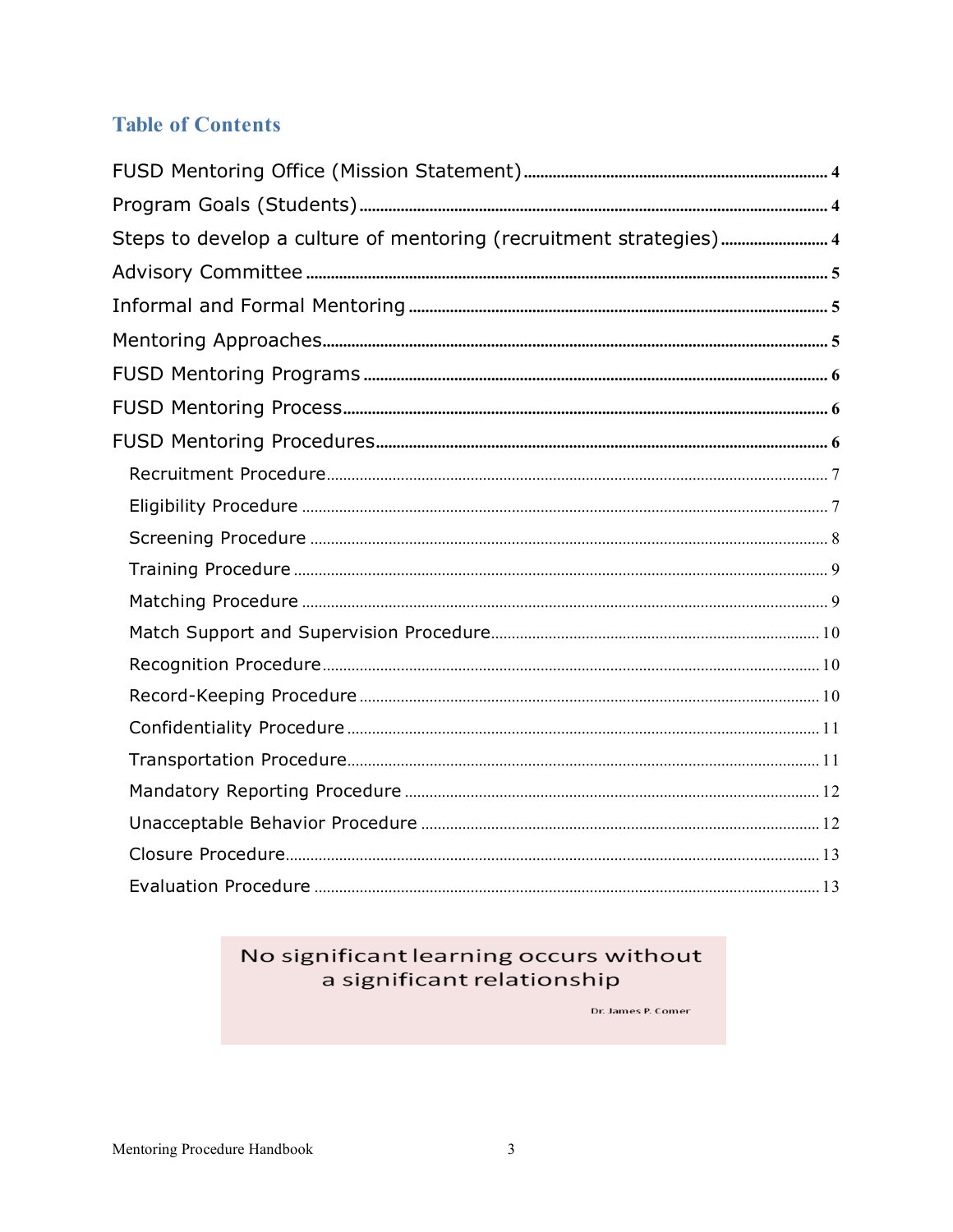# **FUSD Mentor Office (Mission Statement)**

To develop a **culture of mentoring,** in the Fresno Unified School District, that will increase the number of quality mentoring relationships for students to enable them to reach their full academic potential.

### **Program Goals (Students)**

- Improve School Attendance
- Improve Academic Achievement
- Improve Social Competence
- Decrease problem/high risk behaviors

#### **Steps to develop a culture of mentoring (recruitment strategies)**

#### **1. School Engagement**

Increase schools' awareness of the benefits of mentoring and the various mentoring resources available for students. Encourage staff (teachers, administrators, coaches, etc.) to participate in formal and informal mentoring relationships with students. Provide professional support and learning opportunities, based on best practices, to develop or expand mentoring programs at school sites.

#### **2. District Staff Engagement/Collaboration**

Increase staff's awareness of the benefits of mentor relationships for students (mentees) and adults (mentors). Encourage district staff to participate in formal and informal mentoring relationships.

#### **3. Community Engagement**

Increase the community's awareness of the benefits of mentor relationships for students (mentees) and adults (mentors) and of the need for more dedicated volunteers.

#### **4. Creating New Partnerships and Expanding/Coordinating Existing Partnerships (Community, Civic, Business, and Faith-Based)**

Create/develop partnerships with a diverse base of community agencies, civic groups, faith-based organizations, and businesses to increase mentor relationships in schools and address gaps in service(s). Increase capacity of existing mentor partnerships.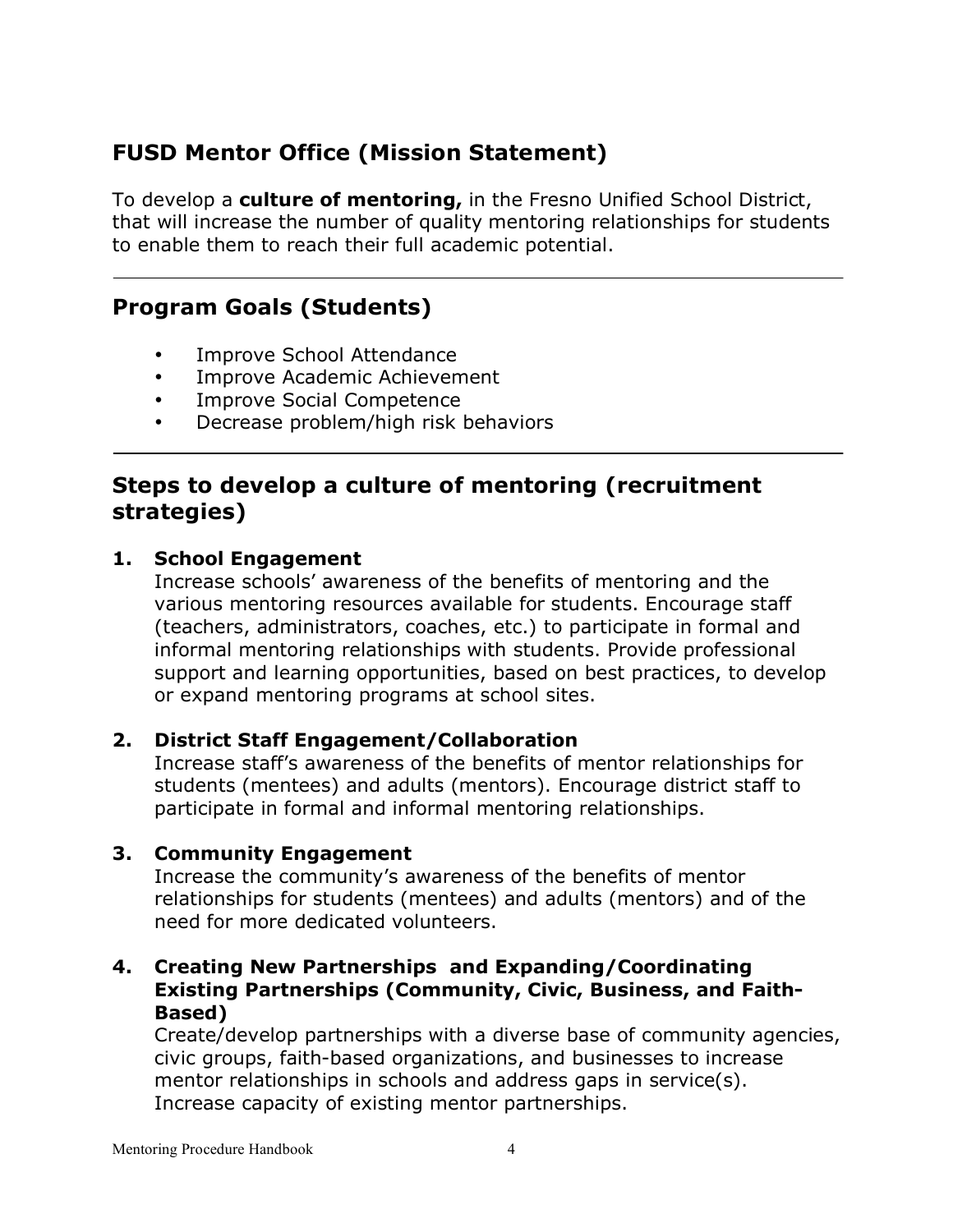# **Advisory Committee**

The Advisory Committee is a multidisciplinary team consisting of FUSD Staff, local Community Based Organizations, and community members. The committee will provide input and recommendations to the FUSD Mentor Coordinator regarding mentoring in FUSD and the Fresno community. The FUSD Mentoring Coordinator is responsible for bringing forward these recommendations to FUSD Administration. The committee operates in an advisory capacity only.

#### **Informal and Formal Mentoring**

#### **Formal Mentoring**

Mentoring is a structured and trusting relationship that brings a young person together with a caring individual who provides guidance, support and encouragement aimed at developing the mentee's competence and character. The policies and procedures in this manual address this form of mentoring.

Elements of Effective Practice, 2nd , 2003

#### **Informal Mentoring**

The relationship is spontaneously developed with a young person the adult knows, within the context of a naturally occurring opportunity such as being a coach, teacher, and/or staff person.

Mentoring Your Way, Mentor, 2006

#### **Mentoring Approaches:**

- **Traditional Mentoring** (one-on-one with an adult)
- **Group Mentoring** (one adult with up to four students)
- **Team Mentoring** (adults working with small groups of young people)
- **Peer Mentoring** (caring youth mentoring other youth)
- **Academic Mentoring** (one mentor working with a student to improve academic performance)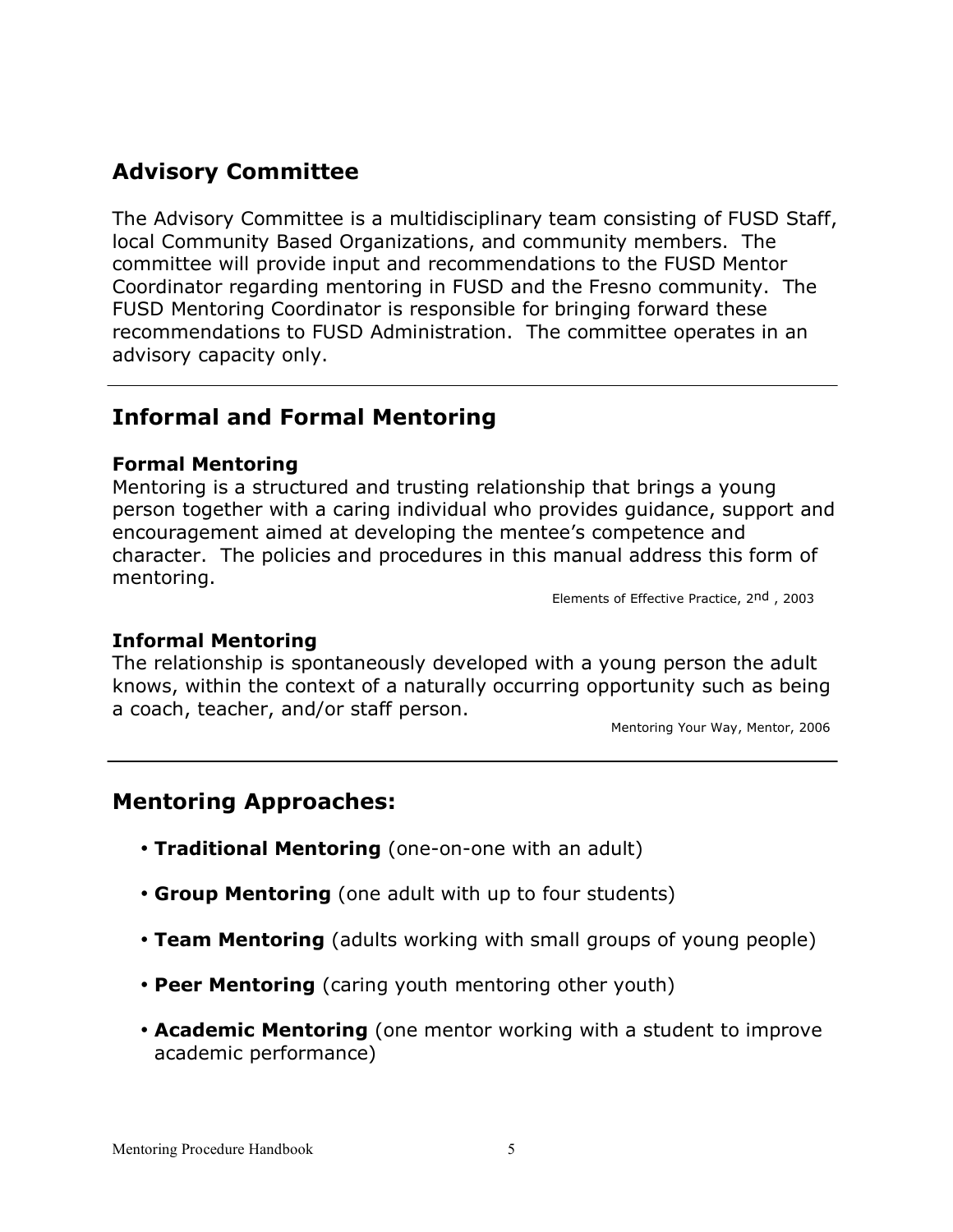### **FUSD Mentoring Programs:**

- **School-Based/After School** Mentoring takes place at the school-site
- **Community-Based -** Mentoring takes place off campus
- **Worksite-Based** Mentoring takes place at the mentor's workplace
- **Faith-Based** Mentoring takes place at, or under the auspices of, a religiously affiliated congregation
- **E–mentoring -** Mentoring occurs on-line
- **Adopt-a-School Partnership -** A Community, Faith Based/ Business Group providing mentors to on specific school site



#### **FUSD MENTORING PROCESS:**

### **FUSD Mentor Procedures**

The procedures addressed in this handbook are based upon research, best practices, and resources available through nationally recognized mentoring organizations. The procedures should be utilized by FUSD schools in establishing and operating school/community based mentoring programs. The FUSD Mentoring Office will work closely with the school sites to ensure that these guidelines are implemented and operated successfully.

Mentoring Procedure Handbook 6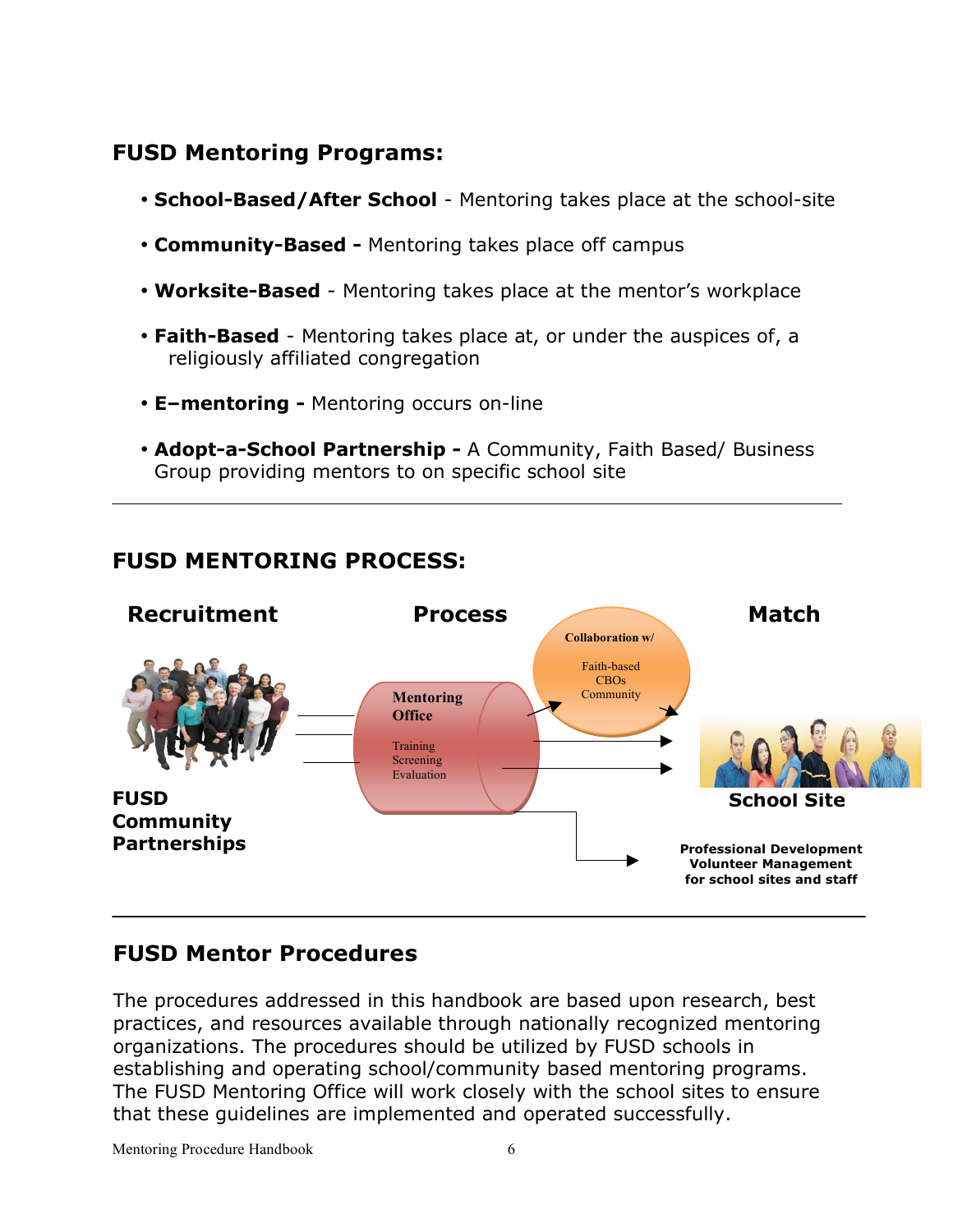In addition, the FUSD Mentoring Office will work closely with new and existing community based organizations to ensure that their practices in providing mentoring services are aligned with FUSD Mentoring procedures, and are consistent with best practices in the area of mentoring.

#### **Recruitment Procedure**

There will be innovative ongoing recruitment activities for new mentors. As such, an Annual Recruitment Plan will be developed and will include recruitment goals; strategies to achieve those goals; an annual timeline; and budgetary implications.

The Fresno Unified School District will recruit new mentors as well as collaborate and partner with other agencies to recruit quality mentors. FUSD designated school-site staff and the FUSD Mentor Coordinator will ensure recruitment of diverse groups that meet the needs of FUSD students.

# **Eligibility Procedure**

Each participant in a mentor program will meet the defined eligibility criteria. FUSD staff will be knowledgeable of and understand all eligibility criteria required for mentor and mentee participation in any mentoring program serving FUSD schools.

In any case when all eligibility requirements are not clearly met, the extenuating circumstances may be reviewed at the discretion of the FUSD Mentor Coordinator. In rare instances, exception may then be allowed with the written approval of the FUSD Mentor Coordinator.

#### **Mentor Eligibility Requirements**

- 18 years of age (with the exception of peer mentors)
- Willingness to adhere to all FUSD policies and procedures and FUSD Mentoring polices and procedures
- Willingness to communicate with the mentor weekly
- Agree to a one-year (or school year) commitment to the program
- Complete the screening procedure
- Agree to attend mentor trainings as required
- Communicate regularly with designated school-site staff and/or Mentor Coordinator; and submit monthly meeting and activity information
- Never arrested, charged, or convicted of child abuse or molestation
- Not a convicted felon
- Not have falsified information during the course of the screening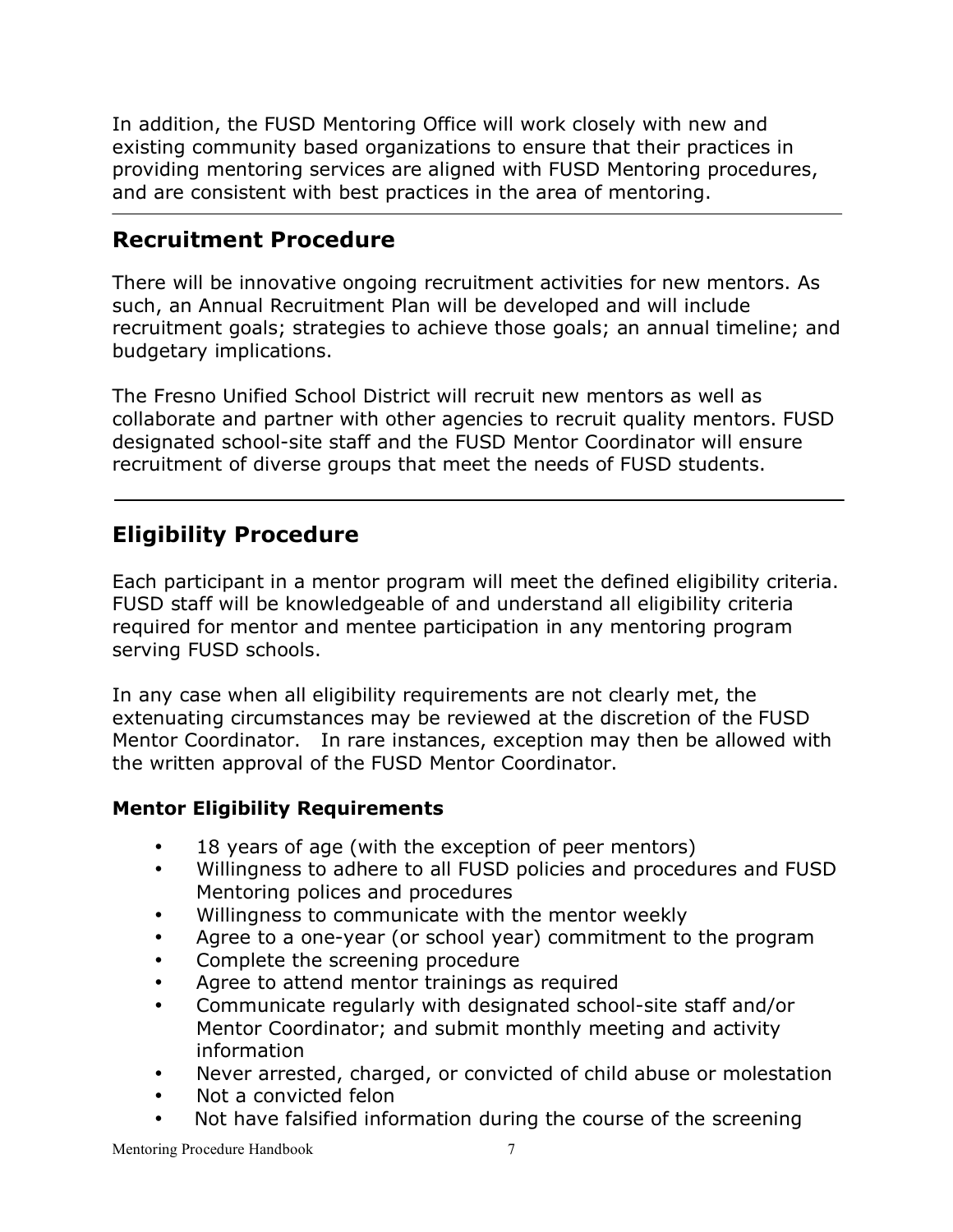#### **Mentee Eligibility Requirements**

- 8–18 years of age
- Demonstrate a desire to participate in the program, and be willing to abide by all FUSD Mentoring policies and procedures
- Obtain parent/guardian permission and ongoing support for participation in the program
- Agree to a one-year commitment to the program
- Willingness to communicate with mentor on a weekly basis
- Complete screening procedure for compatibility
- Agree to attend mentee trainings as required
- Willingness to communicate regularly with school site staff and Mentor Coordinator

# **Screening Procedure**

Each mentor and mentee applicant is required to complete a screening procedure prior to contact with the student. The Mentor Screening Guidelines Matrix (Attachment A) will be utilized to determine the level of screening that will occur. At minimum, the following screening procedures are required for mentor applicants. The school site and/or FUSD Mentoring Coordinator will ensure that each applicant completes these established minimum screening procedures:

- 1) Each applicant is required to complete a Mentor Application.
- 2) Mentor applicant will be required to complete a criminal background check (Live Scan – Fingerprinting Screening)
- 3) A Prospective Mentor Requirement Checklist (Attachment B) will be utilized by the designated School Site staff and/or FUSD Mentoring Office staff to track the screening process of each applicant to assure that no applicant is matched until screening is completed.
- 4) A file will be maintained for each applicant containing the Prospective Mentor Requirements Check list, Mentor Application, fingerprint clearance notification, and information from personal interviews (if necessary).
- 5) Applicants who pass all the screening processes are notified, congratulated, and invited to become mentors.
- 6) No reason will be provided to mentor applicants rejected from participation in the program.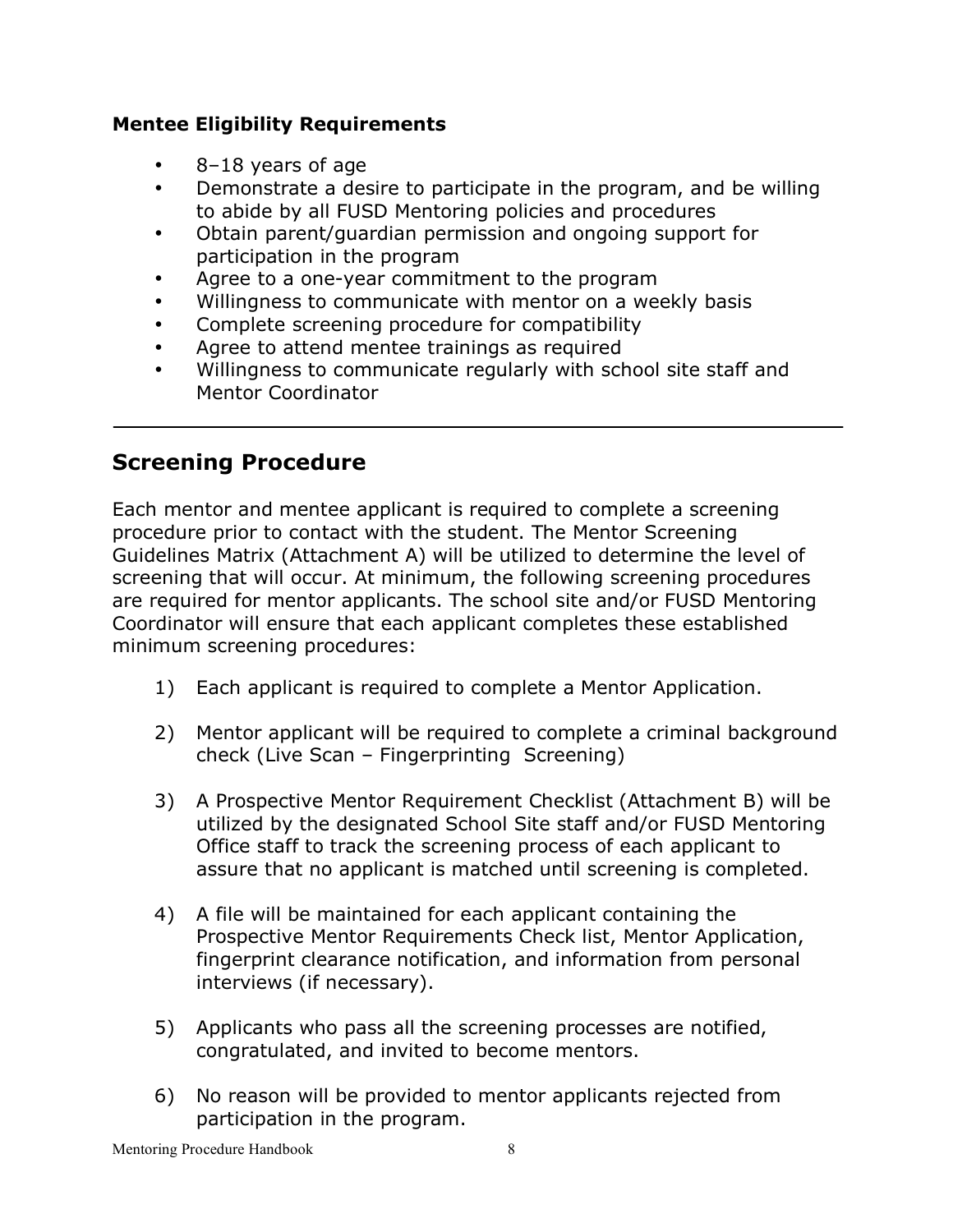# **Training Procedure**

All mentors and mentees will attend an initial orientation/training session prior to being matched. The agendas will cover basic program guidelines, safety issues, and communication/relationship building skills. The orientation/training will be conducted by the FUSD Mentoring Office staff or qualified outside mentoring agencies. Ongoing training and support will be provided for the duration of the match.

### **Matching Procedure**

The designated school site staff and/or Mentor Coordinator will follow the guidelines outlined in the match procedure prior to creating a mentor/mentee match. School staff will be asked to make recommendations for matches based on student's needs, behavior, personality traits, etc. Information from the mentor application will be utilized to make the best match between the mentor and mentee.

Staff will determine the suitability based on the following criteria:

- Preferences of the mentor, mentee, and/or parent/guardian
- Similar gender/ethnicity
- Common interests
- Geographic proximity
- Similar personalities

Matches must be either male adult to male youth, or female adult to female youth in a one-on-one mentor relationship. In special circumstances and with the FUSD Mentor Coordinator approval, it is acceptable for female mentors to be matched with male youth. It is never acceptable for male mentors to be matched with female youth.

#### **Match Support and Supervision Procedure**

Matches occurring at school sites will be under the supervision of a designated school site staff person(s). Staff must gather mentoring information monthly, including the dates and times spent participating in mentoring activities, and assess the success of the match from all party's perspectives. In the case of match difficulties, discord, or concerns; appropriate discussion and intervention must be undertaken to improve or rectify problem areas. The FUSD Mentor Coordinator will work with school sites and staff to implement these support and supervision procedures.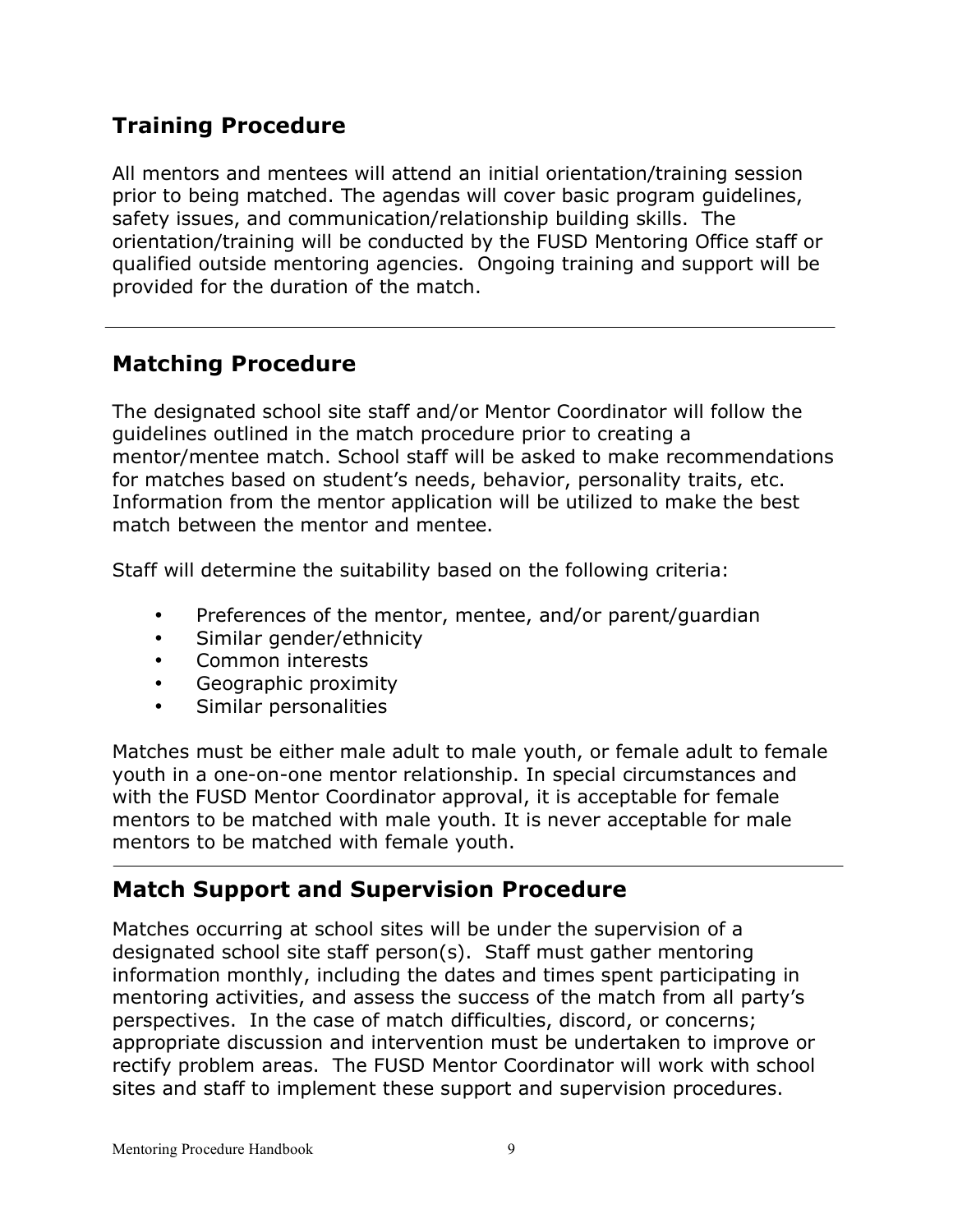# **Recognition Procedure**

All participants including mentors, mentees, and parents/guardians should be recognized as important to the success of the mentoring program. Particular emphasis will be placed upon recognizing the program volunteers or mentors.

It is the responsibility of the FUSD Mentor Coordinator to, at minimum, plan and implements the following recognition activities:

- Host an annual recognition event including selection of a mentor, mentee, and parent/guardian of the year; along with other outstanding service or performance acknowledgments
- Feature a mentor, mentee, parent/guardian, or general match success story in the FUSD newsletter
- Establish a mentor recognition award system for length of service
- Utilize outstanding mentors to help deliver orientation and training sessions for the recruitment and matching of new mentors

#### **Record-Keeping Procedure**

A case file should be created for each potential mentor and mentee. All records are to be kept confidential and are to be covered by the conditions outlined in the confidentiality procedure. Archival records or those records of past applicants and participants will be maintained and kept confidential for a period of seven years after the close of their participation in the program.

The Mentoring Office staff and designated school site staff must keep stringent records of all program activities utilizing approved forms. All files should be regularly maintained and updated within an electronic database and/or hard copy filing system.

The creation of new forms or the revision of existing forms must be documented and kept within the Procedure Handbook.

### **Confidentiality Procedure**

It is the procedure of the FUSD to protect the confidentiality of the mentees and their families. FUSD staff will only share information about mentors, mentees, and their families with other FUSD staff or partnering organizations.

Mentoring Procedure Handbook 10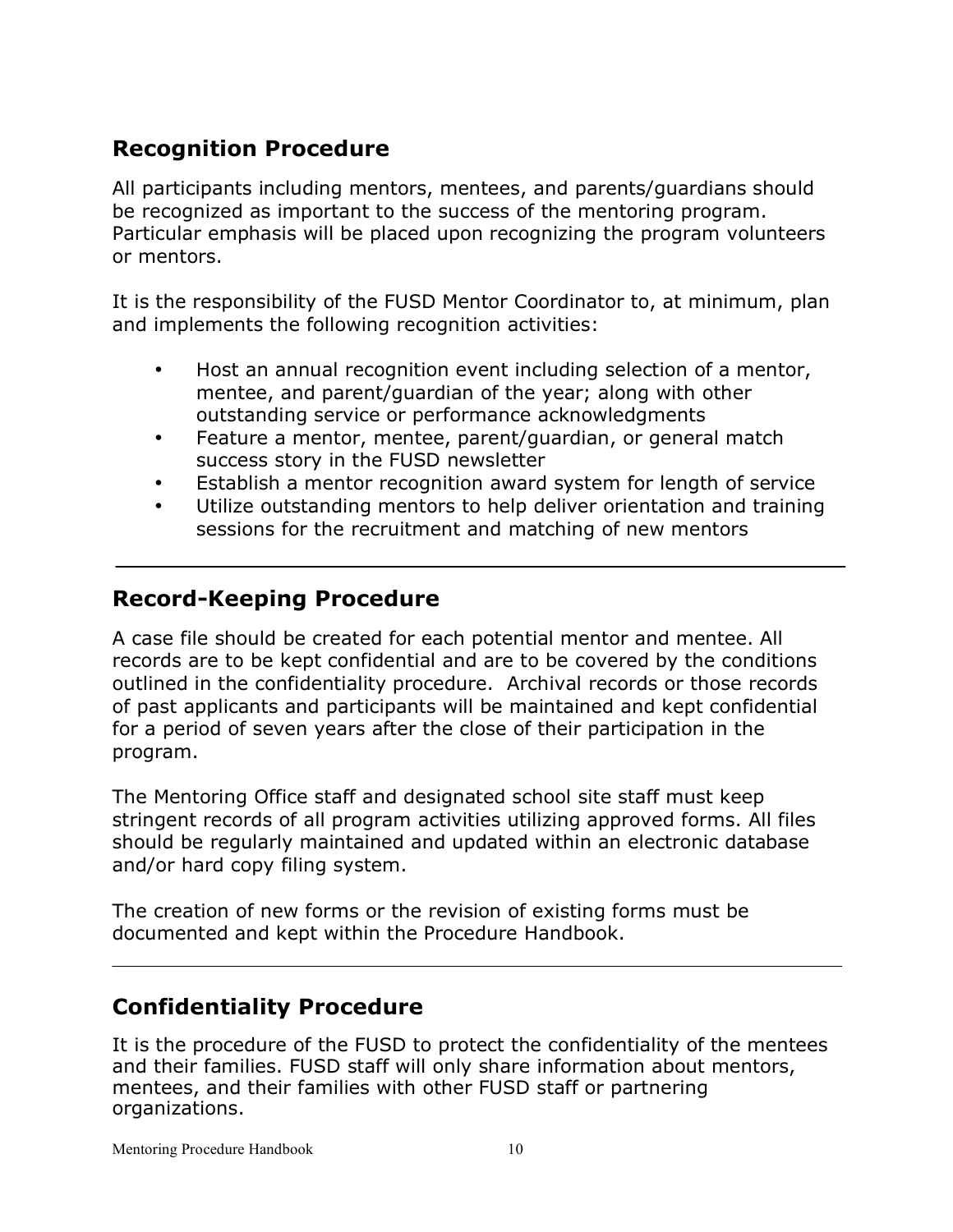#### **Safekeeping of Confidential Records**

The designated school site staff and/or Mentor Coordinator are considered the custodian of confidential records. It is their responsibility to supervise the management of confidential information in order to ensure safekeeping, accuracy, accountability, and compliance with procedures.

# **Transportation Procedure**

The Mentor Coordinator and/or designated school site staff must ensure that all mentors meet the following criteria prior to transporting the mentee:

- 1. All mentors must possess a valid driver's license and present proof of auto insurance prior to transporting a mentee.
- 2. All mentors must own a car or have access to *reliable* insured transportation; all safety equipment including blinkers, lights, brake and back-up lights, seat belts, tires, and brakes must be in good operating condition.
- 3. The FUSD Mentoring Program requires that mentors obey all traffic laws, use seat belts, and headlights at all times.
- 4. Mentors must also avoid taking medication or using any other substances that may impair their ability to drive.
- 5. If an accident occurs while the mentor is engaged in mentoring, it should be reported to the FUSD Mentor Coordinator promptly.

If any of the above procedures are not adhered to, the mentor will not be allowed to transport the mentee in a private automobile.

# **Mandatory Reporting Procedure**

All staff, mentors, and other representatives of the program must report any suspected child abuse and/or neglect of agency; clients, or program participants immediately. All such suspected reports must be made to designated school site staff and the Mentor Coordinator.

### **Unacceptable Behavior Procedure**

Any unacceptable behaviors will not be tolerated on the part of mentors or mentees while participating in the program. This procedure ,in no way, is intended to replace or take precedence over other procedures including, but not limited to, the following:

• Confidentiality Procedure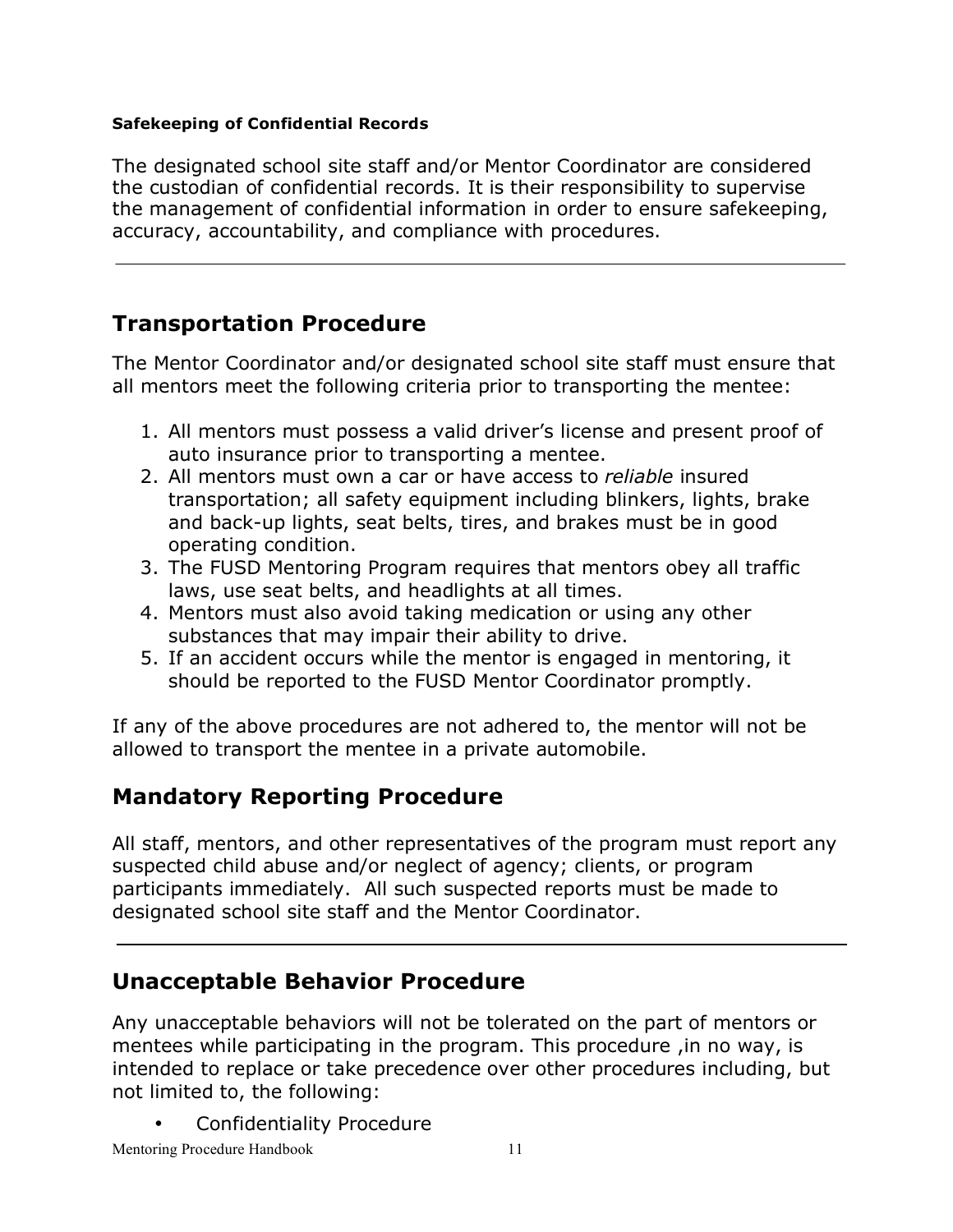- Transportation Procedure
- Mandatory Reporting of Child Abuse and Neglect Procedure

A number of behaviors are regarded as incompatible with FUSD Mentoring Office goals, values, and program standards and therefore are considered unacceptable and prohibited while participants are engaged in mentoring activities:

- Unwelcome physical contact, such as inappropriate touching, patting, pinching, punching, and physical assault
- Unwelcome physical, verbal, visual, or behavioral mannerisms or conduct that denigrates, shows hostility, or aversion toward any individual
- Demeaning or exploitive behavior of either a sexual or nonsexual nature, including threats of such behavior
- Display of demeaning, suggestive, or pornographic material
- Denigration, public or private, of any mentee, parent/guardian, or family member
- Denigration, public or private, of political or religious institutions or their leaders
- Intentional violation of any local, state, or federal law
- Drinking while driving under the influence of alcohol
- Possession of illegal substances
- Discrimination of others on basis of sex, religion, race, ethnicity, etc.

Any unacceptable behavior as specified, but not limited to the above, will result in immediate suspension or termination from participation in the mentoring programs.

### **Closure Procedure**

All mentors and mentees must participate in closure procedures when their match ends. Closure is defined as the ending of a formal match relationship regardless of the circumstances of the match ending; or whether they intend to have future contact informally beyond the match duration. While no party is expected to continue the relationship beyond the formal end of a match, matches may continue in the program beyond the contract period and receive ongoing support and supervision.

Closure can occur for any number of reasons including the contracted match duration has ended; one or both participants do not want to continue the match; there are changes in life circumstances in the lives of one or both of the match partners; or an individual no longer meets the requirements for

Mentoring Procedure Handbook 12